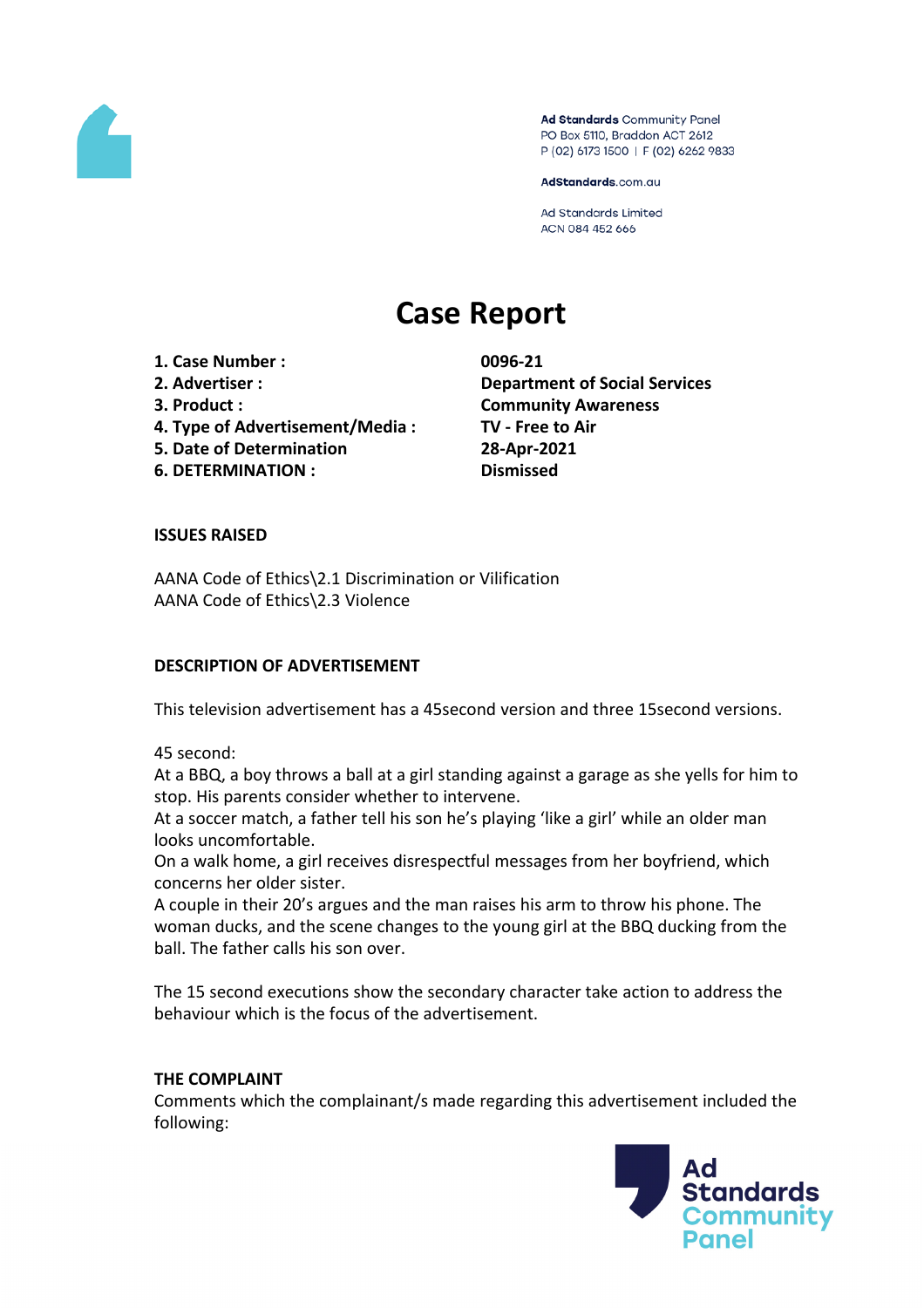

*The ad was extremely confronting and the level of violence shown was not necessary to get the message across.*

*This ad depicts white male boys are bullies towards not so white females.This ad reinforces that all white male boys are bullies. Not so.*

# **THE ADVERTISER'S RESPONSE**

Comments which the advertiser made in response to the complainant/s regarding this advertisement include the following:

*The campaign – Stop it at the Start*

*This national campaign aims to help break the cycle of violence against women and their children by encouraging adults to reflect on their attitudes, and have conversations about respect with young people.*

*It is an Australian Government initiative, jointly funded by state and territory governments.*

*Phase one ran in April 2016, and Phase two ran in 2018. Phase three of the campaign launched on Sunday 14 March 2021 and will run until Saturday 31 July 2021. Phase three aims to encourage adults to take action to actively promote positive attitudes around respectful relationships and gender equality. It acknowledges that even the simplest, smallest actions can have a big impact on both an individual and the broader community. This can include calling out disrespect when we see it, role modelling positive behaviour or having conversations about respect with the young people in our lives.*

*What does the campaign aim to do?*

*The campaign helps all adults (parents, family members, teachers, coaches, employers and other role models) to look at their own attitudes, and start a conversation about respect with the young people in their lives.*

*We know that children are keen observers of what adults say and do and are greatly influenced by them. When it comes to teaching respect, we all influence a child's idea of what is right and wrong.*

*Young people pick up simple things like our gestures, reactions and the words we choose. They might take our words at face value and interpret them in ways we didn't intend, or see it as an excuse or permission to behave in a certain way. Over time, these everyday interactions shape what children believe about how others should be treated.*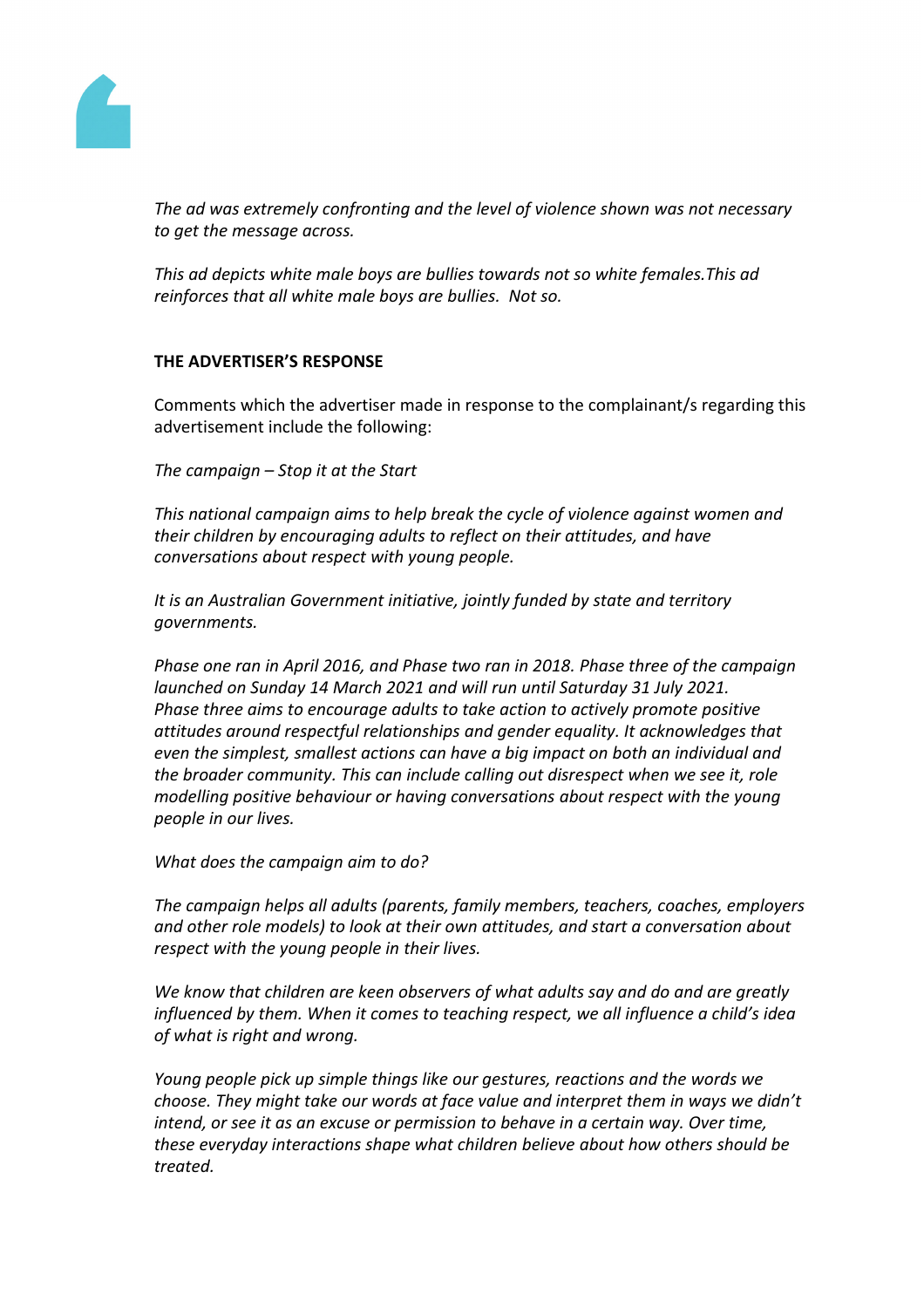

*Stop it at the Start highlights the role we all play in raising a generation of respectful young people, the potential for a positive change if we come together as a community.*

*Who is the campaign targeting?*

*The campaign targets adult (male and female) influencers of young people aged 10- 17, such as parents and family members, teachers, coaches, community leaders and employers.*

*It does not target children, victims, perpetrators or bystanders.*

*It is a primary prevention campaign that aims to break the cycle of violence by raising a generation of young people with positive attitudes towards respectful relationships and gender equality.*

*How was the campaign developed?*

*The campaign approach was informed by extensive qualitative and quantitative research across Australia by Kantar Public (formerly Taylor Nelson Sofres). The research report, Reducing violence against women and their children is available on the DSS website.*

*Parenting experts, and child and behavioural psychologists helped develop the range of resources and tools for parents and other influencers.*

*What were the main research findings?*

*The research found there's a link between violence towards women and attitudes of disrespect and gender inequality. But when thinking about our own reactions, we might be surprised to recognise some of the most common ways we excuse disrespectful and aggressive behaviour. There are some automatic assumptions and responses we make, often without realising:*

- *• We play down disrespectful or aggressive behaviour ("don't worry, it wasn't that bad").*
- *• We accept aggression as just part of being a boy ("boys will be boys").*
- *• We blame girls ("what was she wearing?").*
- *• We raise girls to accept disrespect ("it's okay, he probably did it because he likes you").*
- *• When we make these excuses, we're allowing disrespectful behaviour to become a normal part of growing up.*

*The research also found that many parents and other adults are worried about whether they should get involved. They're concerned about embarrassing their child, or being in conflict with other parents.*

*Another important finding was that young people want consistent messages – to hear many voices across the community advocating for a cultural change.*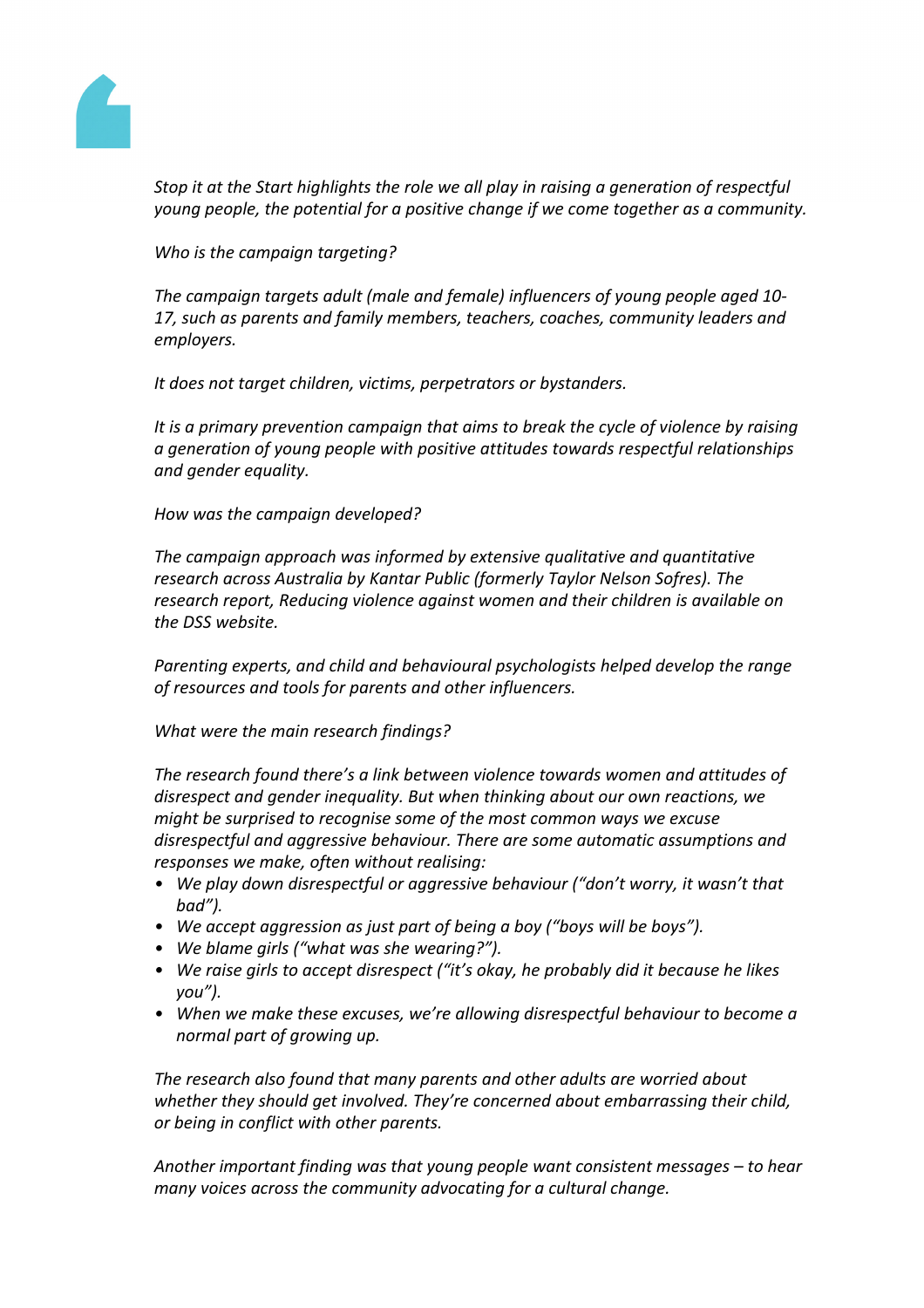

*Multiple waves of concept testing research were also undertaken as part of the creative development of Phase three. This research was conducted nationally, with adults and young people, and consistently showed that the messages communicated by the advertising demonstrated:*

- *• the link between disrespect and violence against women*
- *• the impact of individual influence on young people*
- *• that disrespectful and aggressive behaviour is learned from an early age*
- *• that there is a trajectory of disrespectful / aggressive behaviour*
- *• that there is a need for intervention when disrespectful and aggressive behaviours are observed – intervening in one's own behaviour (personal intervention), as well as the behaviour of others*
- *• that this behavioural modification can be undertaken 'in the moment', and an individual's behavior can be changed to achieve a positive resolution*
- *• that the need to address disrespectful and aggressive behaviour outweighs any potential personal costs of getting involved*
- *• that the costs of not taking action to address this issue are too high*
- *• that there is a need for preventative conversations with young people.*
- *• the need for community-level change, and the need for collective action and responsibility.*

#### *What resources are available?*

*A range of resources and tools are available on the campaign website to help influencers have conversations with young people. These were developed with the assistance of parenting experts and child and behavioural psychologists. They include:*

- *• The Conversation Guide, to help parents and family members talk about respect with young people about the importance of respectful relationships from an early age.*
- *• The Respect Checklist, for adults to become more aware of what young people might be thinking in disrespectful or aggressive situations.*
- *• The Excuse Interpreter, to discover the hidden meanings of common expressions that can excuse disrespectful behaviour.*
- *• Animations that show how as a community, we can change what young people accept as normal behaviour.*
- *• Videos of Australians from different walks of life sharing their thoughts around respect and calling out disrespect.*

*Products are available for Indigenous Australians, those from a culturally and linguistically diverse background, and parents and family members who have children with disability.*

*While the campaign does not target victims, the website provides information about support services available as a duty of care. This includes services for women, men, families and children, as well as for people with disability and from those from diverse cultural backgrounds.*

*Why do we need this campaign?*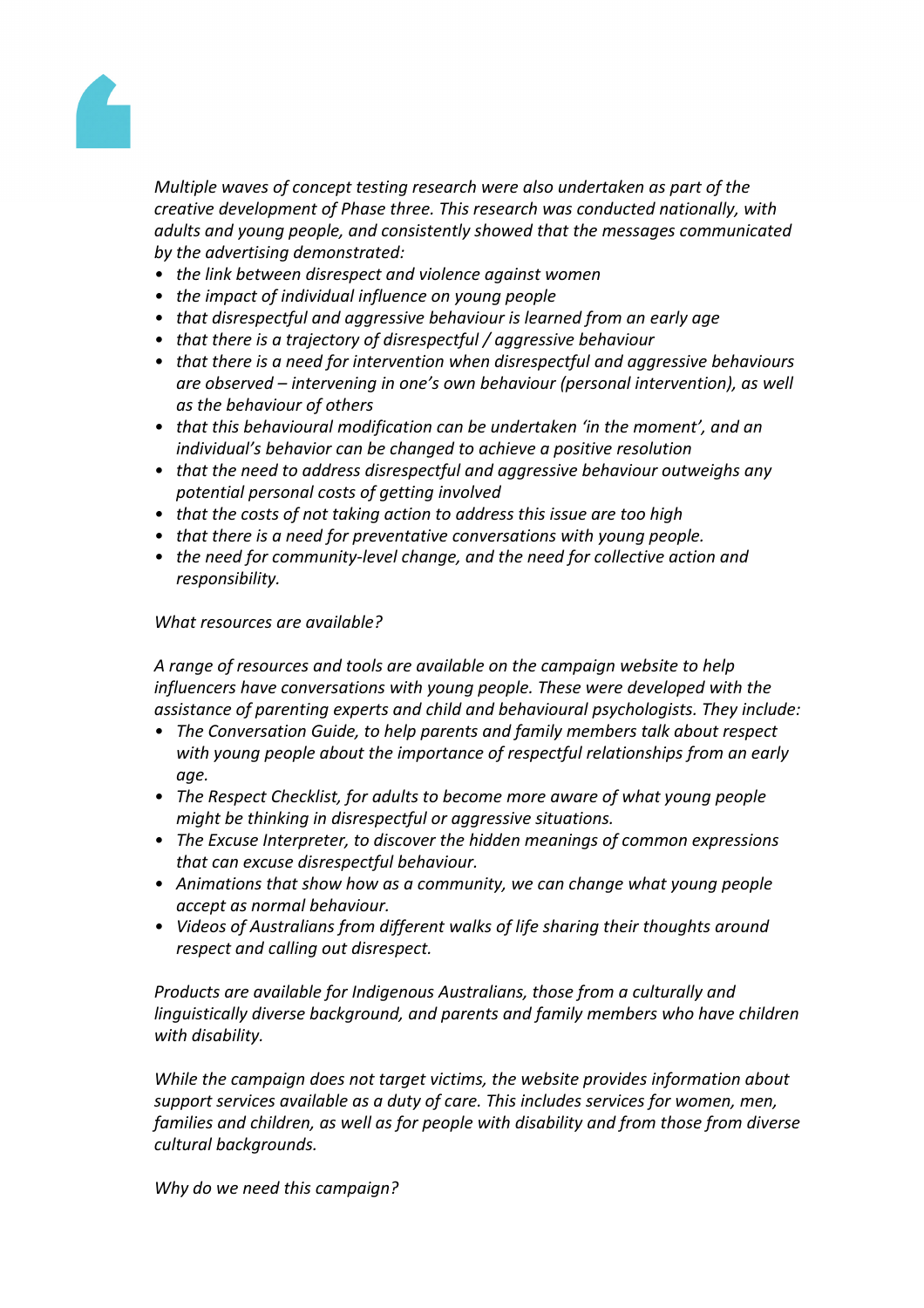

*Violence against women and their children is a serious issue in Australia:*

- *• ABS data shows that:*
	- *o One in six women have experienced physical or sexual violence by a current or former partner since the age of 15. This figure increases to nearly one in four women when violence by boyfriends, girlfriends and dates is included.*
	- *o one in six women have experienced physical or sexual violence by a current or former partner.*
	- *o one in four Australian women has experienced emotional abuse from a current or former partner.*

*Note: figures have been rounded.*

*The good news is that attitudes to domestic, family and sexual violence are improving, with more Australians recognising most behaviours constituting violence against women in 2017 than in 2013. Violence against women isn't just physical – it includes a range of behaviours designed to intimidate or control.*

*However, what we often don't realise is that the cycle of violence can start with the beliefs and attitudes boys and girls develop from a young age.*

*From early on boys and girls begin to believe there are reasons which make disrespectful or aggressive behaviour acceptable. Girls questions whether it's their fault, and boys tell each other it was a bit of a joke. This can lead to attitudes like:*

- *• one in four young people don't think it's serious when guys insult or verbally harass girls in the street.*
- *• one in five young people believe there are times when women bear some responsibility for sexual assault.*
- *• one in four young people don't think it's serious if a guy, who's normally gentle, sometimes slaps his girlfriend when he's drunk and they're arguing.*
- *• over one in three young men believe that women prefer a man to be in charge of a relationship.*

*Since young people's attitudes and behaviours are shaped by those around them it's important to expose them to positive influences where they live, work, learn and socialise. As adults, we need to recognise and reconcile our role as important influencers of the younger generation.*

*Response against the Code of Ethics*

*The 45 second advertisement has been reviewed by Commercials Advice Pty Ltd (CAD) and assessed as having a Parental Guidance / Warning J classification. All three 15 second advertisements have been reviewed by CAD and assessed as having a General G classification.*

*These classifications means that the commercials may be broadcast at any time except during P and C programs, or adjacent to P or C periods. Advertising with the J classification requires additional care when placing in PG classified programs principally directed to children.*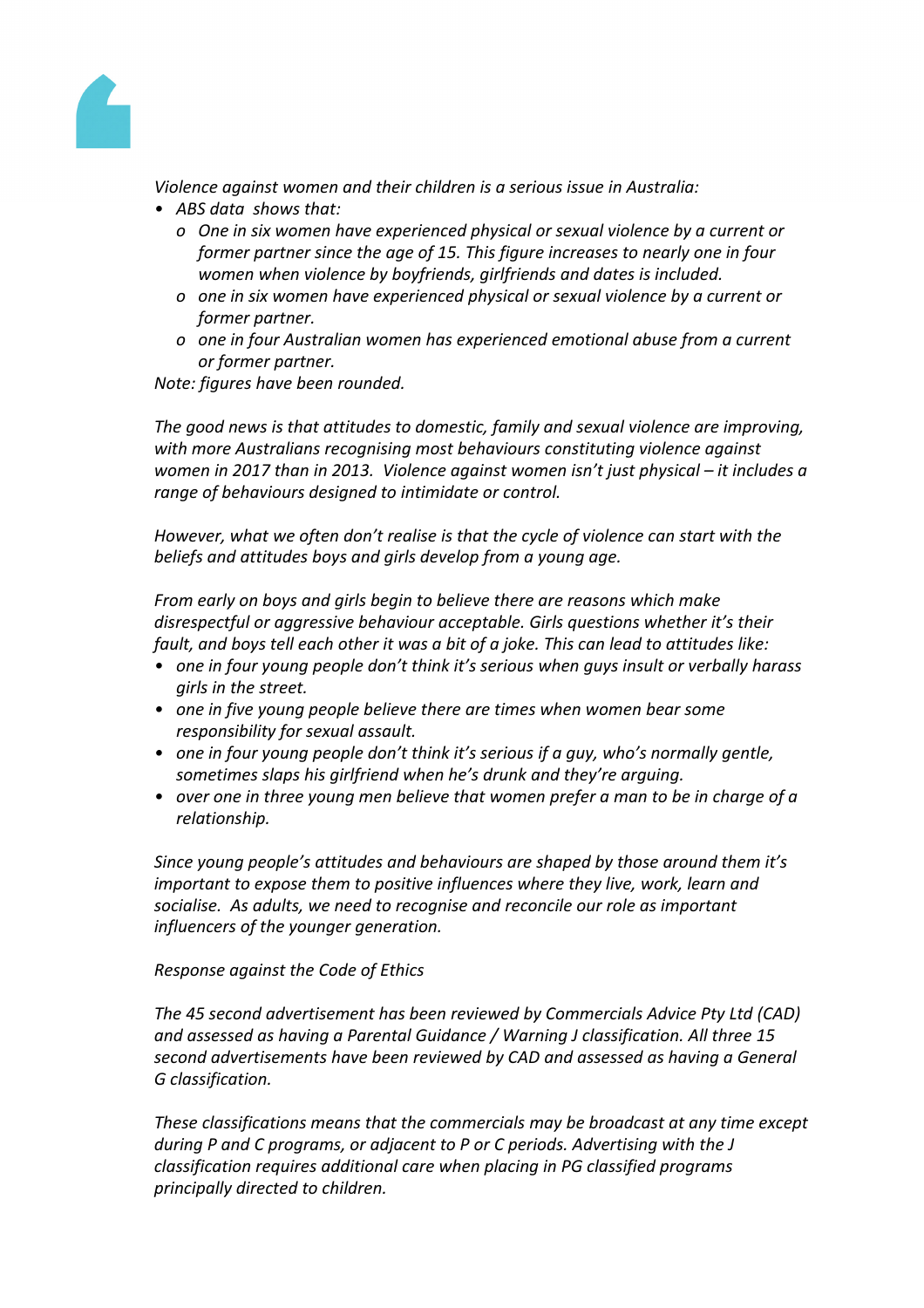

*These ratings are used to guide the time of play for each spot. Media has been booked to ensure the advertisement appears only in programing that is appropriate for these classifications.*

#### *2.1 Discrimination or vilification*

*The Stop it at the Start campaign does not discriminate against or vilify a person or section of the community on account of race, ethnicity, nationality, gender, age, sexual preference, religion, disability, mental illness or political belief.*

*Throughout the extensive research that formed the evidence base for the campaign, specific attention was given to understanding the desired behavioural response - who was being asked to modify behaviour, and what that desired modification was. Additionally, specific attention was given to understanding people's interpretation of the campaign's target audience.*

*The vast majority of participants identified the campaign's behavioural message as 'asking all adults (regardless of gender, cultural background, socio-economic-status) to consider their own responses to occurrences of disrespectful or abusive behaviour, and the inadvertent impact these responses may have on the cycle of violence against women. This was consistently mentioned by both adults and young people who participated in the research.*

*The research asserts the advertisements were interpreted as targeting all adults to modify their personal behavioural responses to situations that may involve disrespect or aggressive behaviour. The focus of the behaviour was therefore predominantly on the response of the influencer.* 

*There was no evidence throughout the research that the advertisement was depicting a specific cohort of the population as either perpetrators or victims. The research asserts the campaign is interpreted by the majority as portraying alternative ways for all influencers to respond.*

*This research was conducted nationally, and found that the vast majority of participants identified the campaign's behavioural message as 'asking all adults (regardless of gender, cultural background, socio-economic-status) to consider their own behaviour and the inadvertent impact this may have on the cycle of violence against women'. This was consistently mentioned by both adults and young people who participated in the research.* 

*Additionally, the Stop it at the Start tagline was interpreted by the majority as encouraging adults to 'stop' their own behaviours which may inadvertently play a role in perpetuating the cycle of violence against women.*

*The call to action at the end of the advertisement is to the campaign website, which hosts a range of tools and resources, developed in consultation with parenting experts*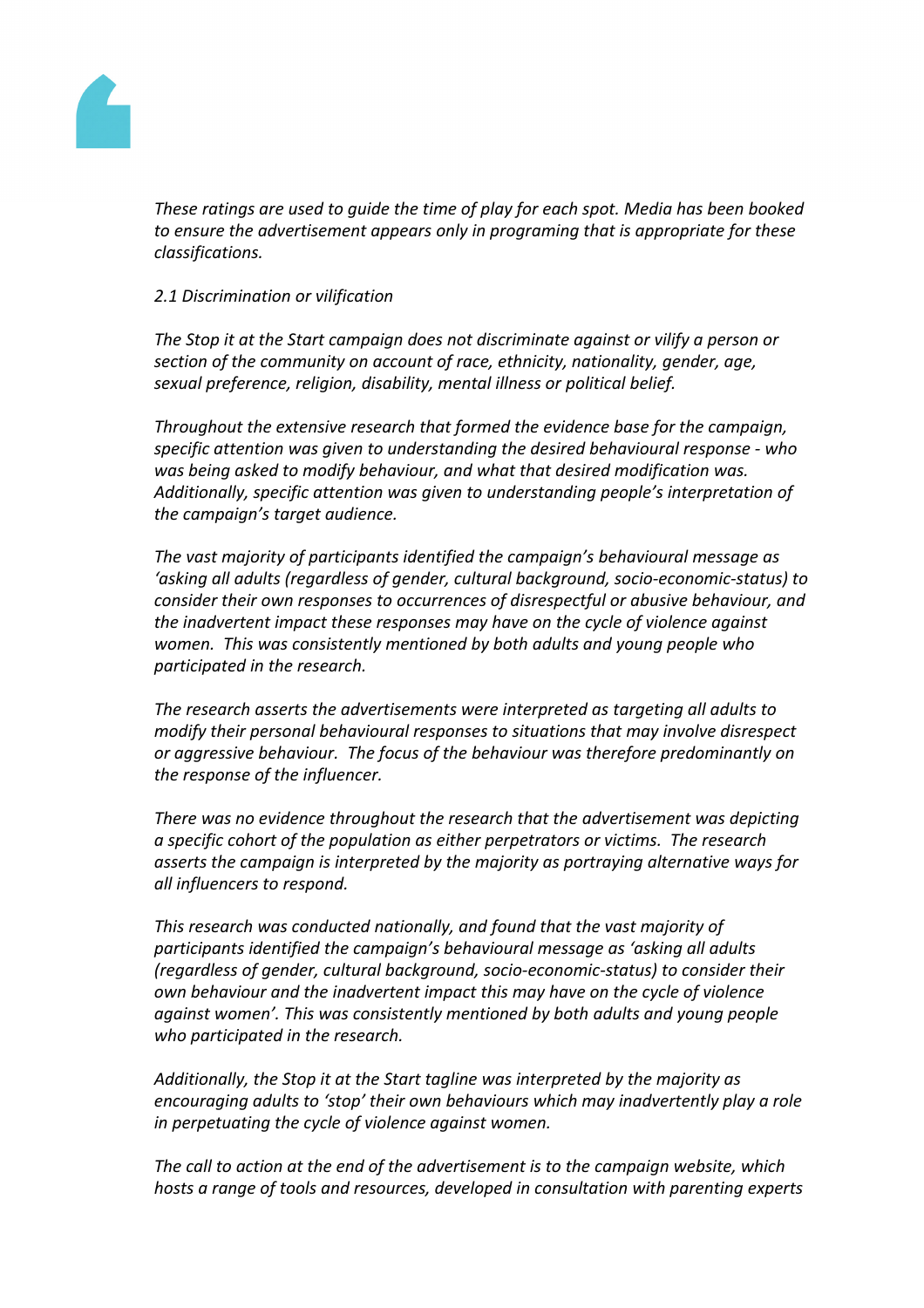

*and child and behavioural psychologists, to help adults have conversations about respect with young people.*

*Gender representation*

*Prevalence of violence against women*

*This campaign aims to reduce violence against women.*

- *• The prevalence of violence against women in our community is high.*
- *• The latest Australian Bureau of Statistics data shows women are nearly three times more likely than men to have been victims of violence (physical or sexual) at the hands of a partner since the age of 15.*
- *• This data also showed one in six women has been a victim of violence perpetrated by a partner; one in five has been a victim of sexual violence (by any perpetrator); and one in four has experienced emotional abuse by a partner.*
- *• In 2015-16, violence against women and their children was estimated to have cost the Australian economy between \$22 billion and \$26 billion, with victims bearing approximately 50 per cent of that cost.*
- *• There is an overwhelming body of evidence, including by the World Health Organisation (WHO), of the correlation between violence against women and attitudes around respectful relationships and gender equality.*

*The campaign takes a primary prevention approach aimed at both male and female influencers of young people aged 10-17. This audience group was selected following comprehensive research.*

#### *Research findings - advertising messaging*

*The campaign was developed using extensive research. Throughout this research, specific attention was afforded to the target audience's interpretation of the advertisements to ensure the intended messages were correctly delivered.* 

*Approximately 346 Australians (adult males, adult females, young males, young females in each state and territory, across Australia) were shown the campaign throughout its creative development. They discussed the campaign in-depth with researchers for approximately 566 hours (an average of 98 minutes with each individual). Interpretation of the executions was assessed among adults (males and females) and young people (males and females).* 

*The research asserts the advertisements were interpreted as targeting all adults (irrespective of gender), to recognise their influence on young people (irrespective of gender).* 

*Messages surrounding explicit or implicit vilification of males as sole perpetrators of domestic violence are not present.*

*Messages surrounding explicit or implicit depiction of females as the only gender with lived experiences of domestic violence (as victims) are also not present.*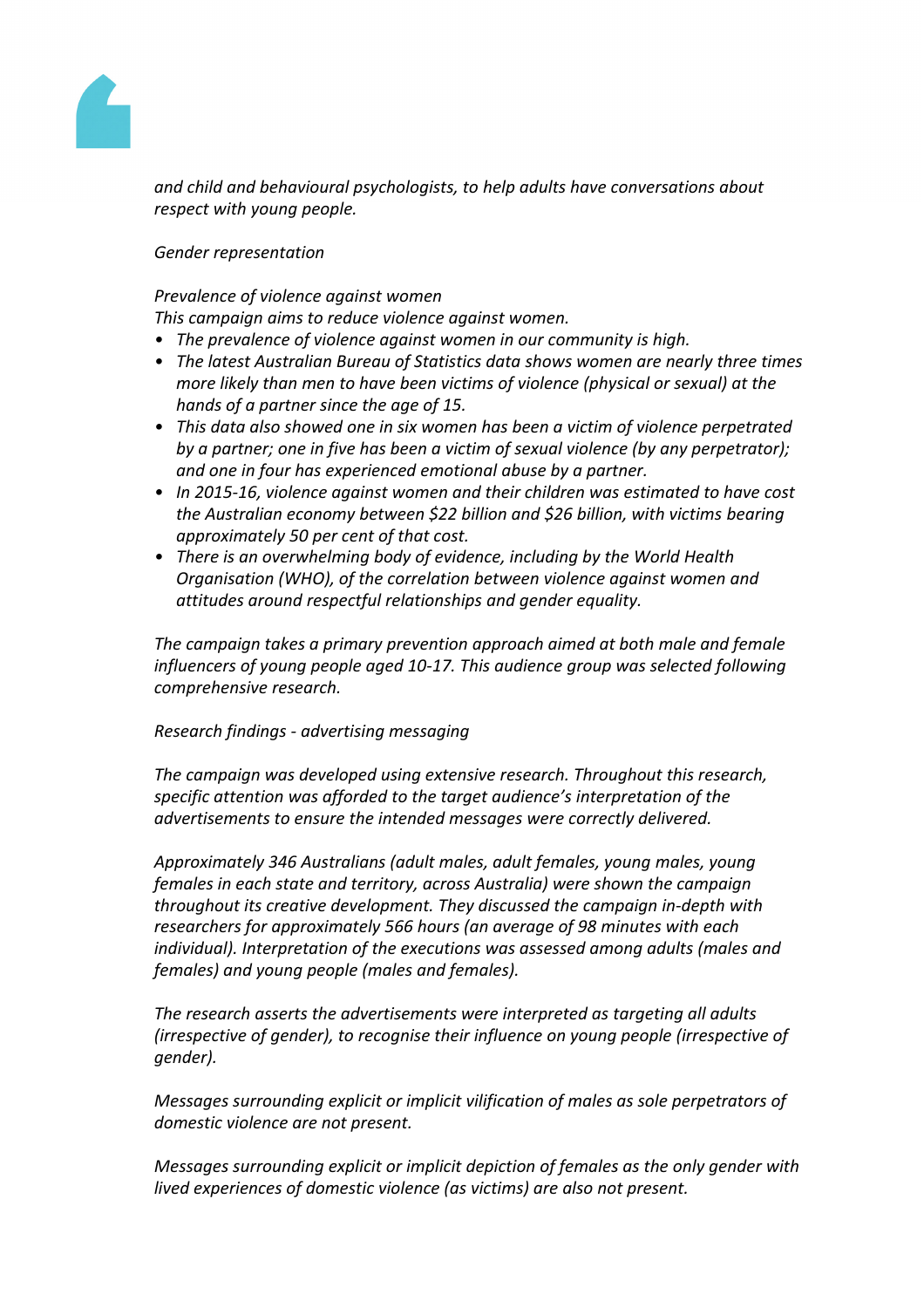

*Messages surrounding explicit or implicit reinforcement of poor gender stereotypes are not present. This was reinforced by the equal depiction of male and female adults / influencers across the creative suite. Many research participants interpreted that both boys and girls can be negatively influenced by unintentional responses from adults.*

*Additionally, many adults (males and females) interpreted they were themselves responding this way as a result of historical conditioning which had lead them to unconsciously undertake potentially negative responses.* 

#### *Policy background*

*Ensuring the safety of all Australians is a key priority for the Australian Government. Domestic and family violence and sexual assault cannot be excused or justified under any circumstances. All victims, regardless of their gender, need compassionate and highly responsive support and all perpetrators must be held accountable for their violence.*

*The National Plan to Reduce Violence against Women and their Children 2010-2022 (the National Plan) was developed on the basis of extensive consultations and coordinates actions and investment across all Australian jurisdictions to reduce violence against women and their children.*

*The focus on reducing violence against women and their children is in response to family and domestic violence disproportionately affecting women, and being overwhelmingly perpetrated by men. Data from the 2016 Australian Bureau of Statistics Personal Safety Survey shows that while men are more likely to experience violence overall, this is more often at the hands of a stranger or acquaintance than their partner at home. Women, on the other hand, are more likely to experience violence from a partner or former partner. For further information, view ANROWS key statistics on women's experiences of domestic and family violence and sexual assault.*

*The campaign aligns with the remit of the National Plan, and its practical initiatives to stop violence from happening in the first place, and encourage young people to build respectful relationships.*

#### *2.2 Exploitative and degrading*

*The Stop it at the Start campaign does not employ sexual appeal. The commercial does not exploit or degrade any individual or group of people.*

#### *2.3 Violence*

*The Phase three Stop it at the Start campaign's 45 second television advertisement portrays suggestive violent behaviour. As outlined within the script, the advertisement includes a young couple arguing and the young man raises his arm as if to throw his phone, however the commercial cuts to the next scene before the violence occurs. This meets the requirements of CAD's Parental Guidance / Warning J classification.*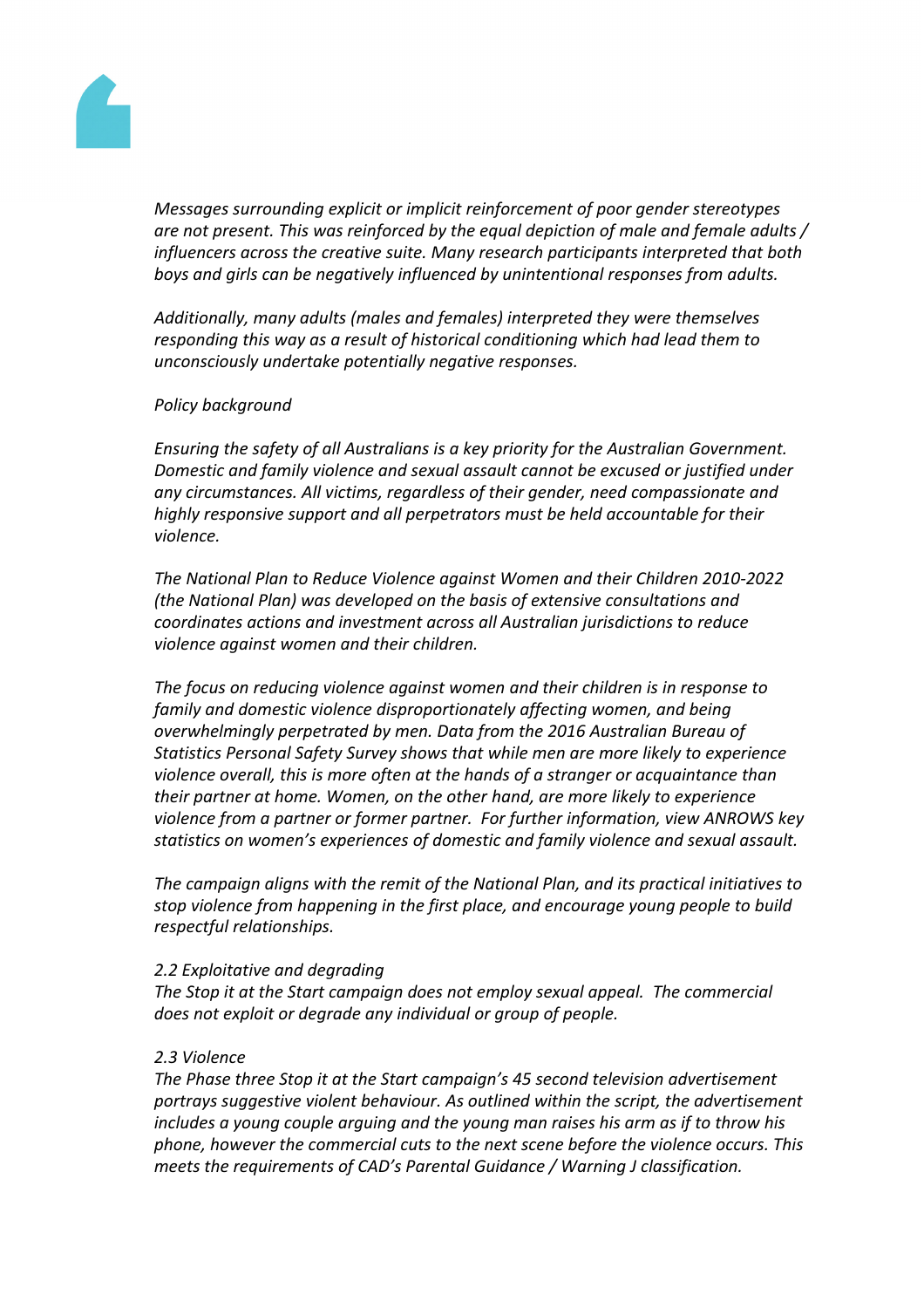

*This portrayal of suggestive violence is considered appropriate in the context of the campaign. It aims to prevent violence against women and their children, by educating influencers about the connection between disrespect and violence, as well as the attitudes that excuse, condone or trivialise violence.*

*Results from campaign research (TNS 2015) and the National Community Attitudes Survey (VicHealth 2014) show that a significant proportion of people hold attitudes that put them at-risk of perpetrating or excusing violence. To change this, we need to demonstrate the link between attitudes of disrespect and violence against women. Additionally, we need to demonstrate the link between influencer responses, and the positive impact this can have.* 

*The research associated with this campaign (2015-2020) has consistently asserted that in order for the link between disrespectful behaviour, violence supportive attitudes, and influencer responses to be established, the individual acts portrayed must appropriately depict 'intended' and 'targeted' (not 'accidental') behaviour towards a female. The opening scene was tested extensively with young people and adults to ensure it established this link.* 

*There was no evidence throughout the research that the advertisement was depicting violence unnecessarily. The research asserts the campaign is interpreted by the majority as appropriately portraying 'intended behaviour' in order to establish the link between disrespect and violence against women.*

#### *2.4 Sex, sexuality and nudity*

*The Stop it at the Start campaign does not depict sex, sexuality or nudity.*

#### *2.5 Language*

*The Stop it at the Start campaign only uses language that is appropriate in the circumstances, and as indicated above, the CAD classifications of G and J were appropriate for the audience and media placements. The language used was carefully selected to be reflective of society's actual responses to disrespectful behaviour, based on the research conducted by Kantar Public. There is no strong or obscene language*

#### *2.6 Health and Safety*

*Awareness and understanding of violence against women is high amongst Australians, and most adults agree it's wrong (VicHealth 2014). The Stop it at the Start campaign is not contrary to prevailing community standards on health and safety as it aims help break the cycle of violence against women and their children by encouraging adults to reflect on their attitudes, and have conversations about respect with young people.*

*The Department of Social Services, its creative agency and production partners take working with children extremely seriously and ensure the utmost care on these projects.*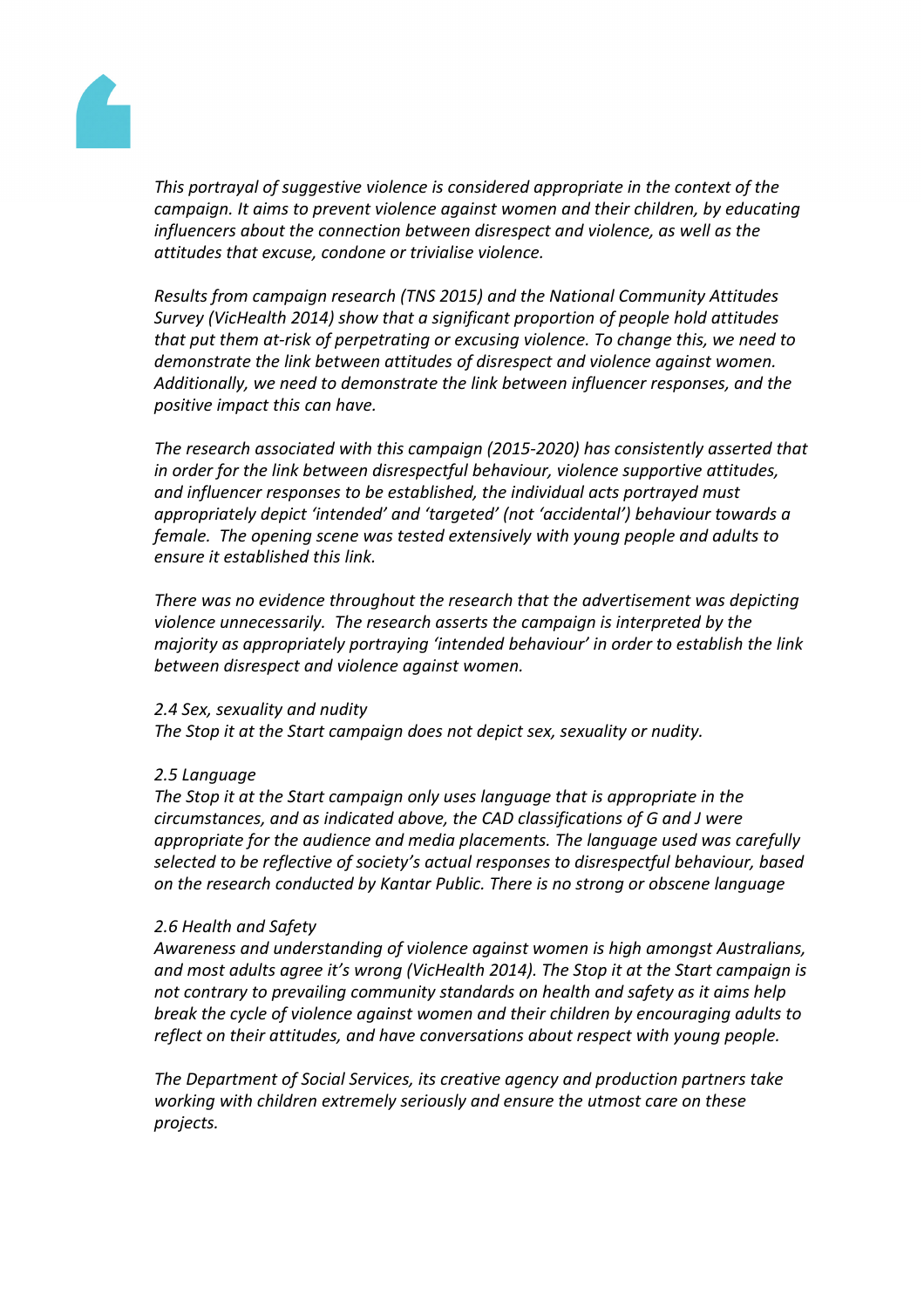

*As part of the production and filming process, all strict standards and policies set out by the State Government and the Office of Children's Guardian were adhered to. As part of this approvals process:*

- *• Pre-employment notification was completed*
- *• Details of any risks that were identified for children associated with the work location, the child's role or schedule were provided*
- *• A detailed proposed strategy for minimising any risks to any children on set was provided*
- *• Parents/guardians were supplied and agreed to the creative agency's Child Safe Codes of Conduct that details the employment of children and their rights to ensure a safe working environment.*

*In addition, the following materials were supplied to ensure there was no risk to any children both physically or emotionally:*

- *• the script, storyboard, mood board or layout to help set the context of the content being filmed*
- *• proposed employment schedule for children*
- *• safety reports or risk assessments that were specific to the children and relevant to production.*

*There was also careful consultation throughout the production process with casting agents, child guardians, the children, as well as on-set crew responsible for overseeing the welfare of the children, including a certified nurse. At no time during the shoot were any children placed in undue harm.*

#### *2.7 Distinguishable as advertising*

*This advertisement falls within the definition of advertising under AANA codes. It is clearly distinguishable as such by the audience/viewer through the use of logo, government authorisations, disclaimer, website and end line super/voice over. It has been placed within a commercial break and recognisd by CAD as an advertisement.*

#### *Conclusion*

*To conclude, the Department of Social Services does not believe this advertisement contravenes Section 2 of the Code.*

#### *References*

- *Australian Bureau of Statistics 2016, Personal Safety, cat. no. 4906.0, http://www.abs.gov.au/ausstats/abs@.nsf/mf/4906.0*
- *ANROWS, National Community Attitudes towards Violence against Women Survey (anrows.org.au), 2017*
- *Hall and Partners | Open Mind 2015, The Line campaign – Summary of research findings, Hall & Partners | Open Mind, Sydney.*
- *KPMG 2016, The Cost of Violence against Women and their Children in Australia, Australian Government.*
- *Taylor Nelson Sofres, 2015, Violence against women and their children – formative research report, TNS, Sydney.*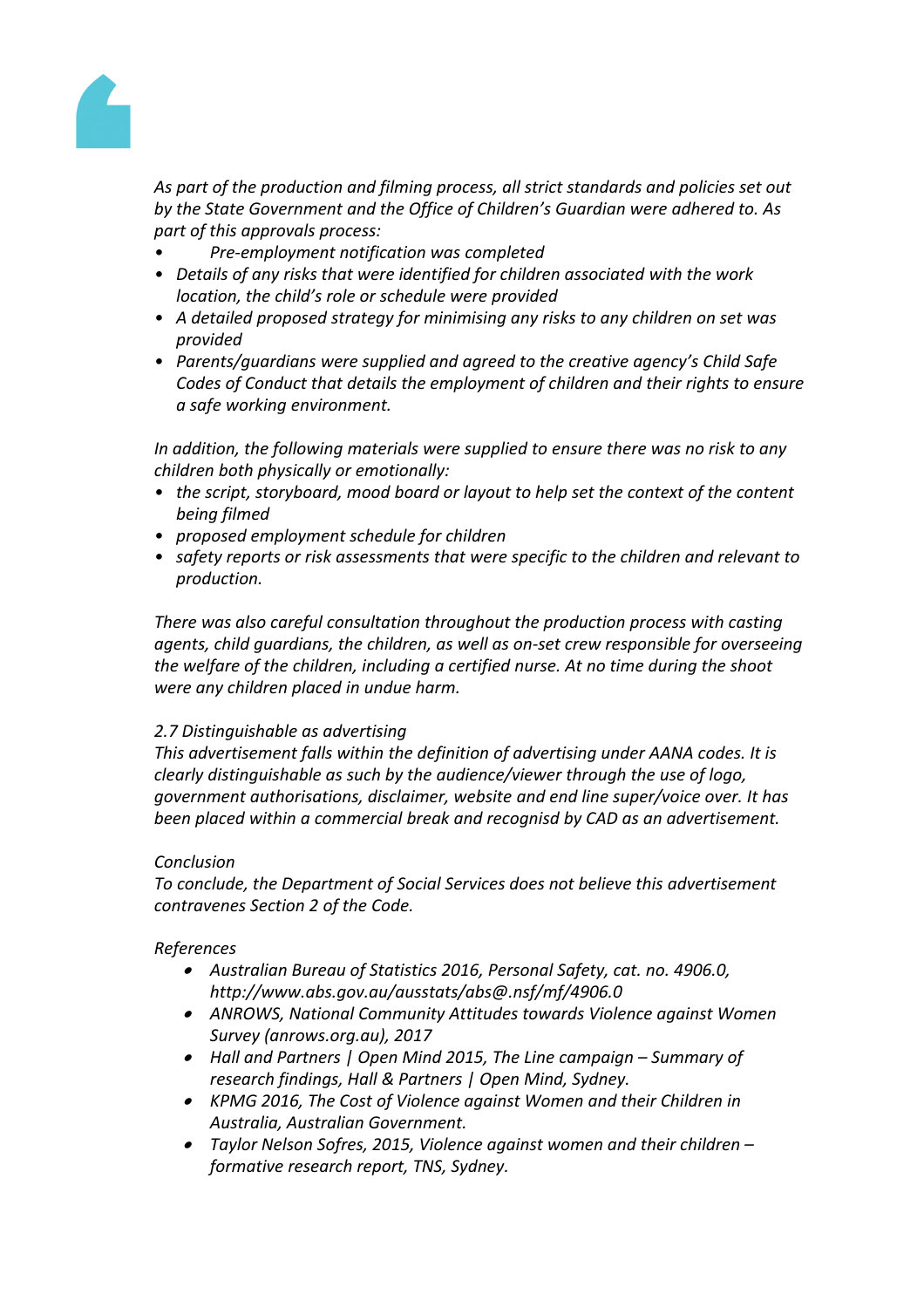

- *VicHealth 2014, Australians' attitudes towards violence again women. Findings from the 2013 National Community Attitudes towards Violence Against Women Survey (NCAS), Victorian Health Promotion Foundation, Melbourne.*
- *VicHealth 2015, Young Australians' attitudes towards violence against women, Victorian Health Promotion Foundation, Melbourne.*
- *World Health Organization 2005, WHO multi-country study on women's health and domestic violence against women, World Health Organization, Geneva.*
- *Youth Action NSW & White Ribbon Australia 2014, Young people's attitudes towards domestic and dating violence, Youth Action NSW & White Ribbon Australia, North Sydney.*

#### **THE DETERMINATION**

The Ad Standards Community Panel (the Panel) considered whether this advertisement breaches Section 2 of the AANA Code of Ethics (the Code).

The Panel noted the complainants' concerns that the advertisement is racist, sexist and violent.

The Panel viewed the advertisement and noted the advertiser's response.

**Section 2.1: Advertising or Marketing Communication shall not portray people or depict material in a way which discriminates against or vilifies a person or section of the community on account of race, ethnicity, nationality, gender, age, sexual preference, religion, disability, mental illness or political belief.**

The Panel noted the AANA Practice Note which provides guidance on the meaning of:

- Discrimination unfair or less favourable treatment
- Vilification humiliates, intimidates, incites hatred, contempt or ridicule
- Gender male, female or trans-gender characteristics
- Race viewed broadly this term includes colour, descent or ancestry, ethnicity, nationality, and includes, for example, ideas of ethnicity covering people of Jewish or Muslim origin.

#### **Does the advertisement portray material in a way which discriminates against or vilifies a person on account of gender?**

The Panel noted the complainants' concerns that the advertisement depicts violence by men against women but that it ignores violence by women against men.

The Panel noted it had previously considered similar complaints in case 0302/13 and in case 0212/16 where:

*"The Panel noted that the advertisement features a voiceover stating statistics about violence against women. The Panel noted the complainant's concerns that the advertisement does not mention violence against men.*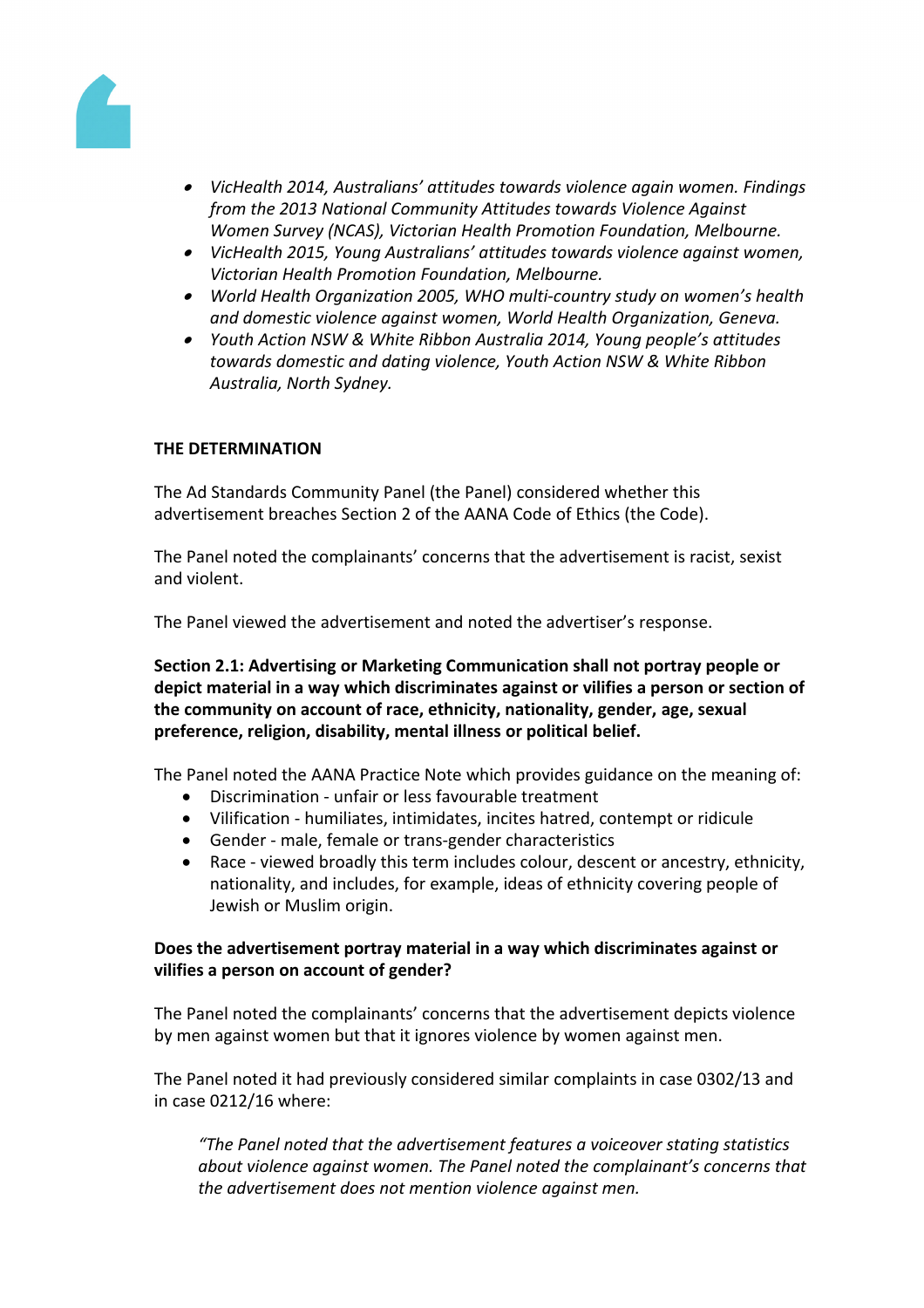

*"The Panel noted the advertiser's response that White Ribbon Australia specifically target men's violence against women and that the statistics they use regarding the prevalence of violence towards women by men were obtained by the Australian Institute of Criminology.*

*"The Panel considered that it is not discriminatory towards men to highlight statistical information regarding domestic violence against women."*

In the current advertisement the Panel noted that the advertisement focuses on changing disrespectful behaviour at the start, by depicting parents calling their son over to have a conversation about his behaviour towards a girl – throwing a ball at her.

The Panel noted the advertiser's response that the advertisement reflects statistics that the majority of domestic violence is committed by men against women and considered that it was reasonable for the advertiser to target a particular demographic in order to garner the best results.

Consistent with its previous determinations the Panel considered that by highlighting the issue of domestic violence against women the advertisement does not suggest that only men are responsible for domestic violence or that all men are likely to commit domestic violence or that women could not also be responsible for domestic violence. The Panel considered that the advertisement did not portray or depict material in a way which discriminates against or vilifies a person or section of the community on account of gender.

# **Does the advertisement portray material in a way which discriminates against or vilifies a person on account of race?**

The Panel noted a complainant's assertion that the boy in the advertisement is Caucasian and is throwing a ball at a girl who is not Caucasian, and as such the advertisement is suggesting that all Caucasian boys are bullies, particularly towards non-Caucasian girls.

The Panel noted that the race of both children is unclear, and it is not mentioned nor is it a focus of the advertisement.

The Panel noted in the current advertisement that the focus is on the behaviours demonstrated rather than the race or ethnicity of the perpetrators and considered that the advertisement does not suggest that only Caucasian men commit domestic violence. The Panel considered that the advertisement did not portray or depict material in a way which discriminates against or vilifies a person or section of the community on account of race, nationality or ethnicity.

#### **Section 2.1 conclusion**